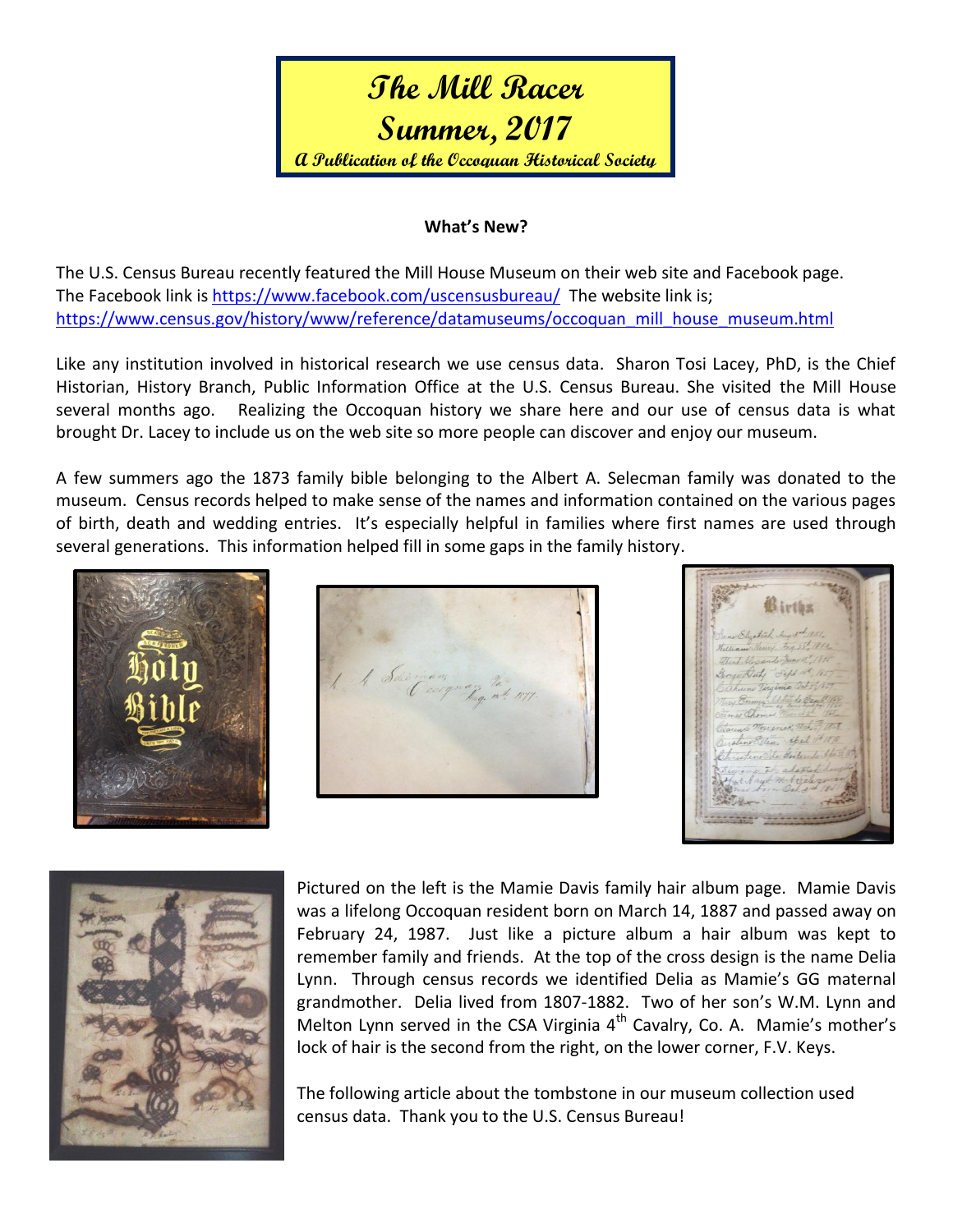

Here Lies a Good Old Soul Killed by Some Cruel Wrong. F.H. 54 Years C.N. 42. W.A.C.O. 1893

## **Mill House Collection**

The tombstone on display in the Mill House is a major source of curiosity for our visitors. The stone was unearthed by workmen who were excavating for a bulkhead along the Occoquan River. It was in June, 1979, that the Prince William Marina donated it to the Museum. The location where it was found, behind 201 Mill Street, is where the Carousel Restaurant opened in July 1979. Later 201 would be home to Sea Sea



& Co. Restaurant and currently the home of Madigan's Waterfront. The stone was carved for

Frederick Gottleib Hurlebaus, visiting Occoquan from Cuyahoga Co., Ohio. Visiting is a loose term for his time spent in the area as you will see.

### *Had A Coffin Ready,* Alexandria Gazette, August 16, 1893

*Some interesting facts have been discovered connected with the suicide of Frederick Hurlbus at Woodbridge last Friday. The suicide as heretofore stated was committed because Mrs. Arnold would not elope with Hurlbus. It appears that Hurlbus had made in Occoquan a plain coffin box, and also a tombstone made in this city with the following inscription: "Here lies a good old soul, killed by some cruel wrong. C.N. 42, W.A.C.O., F.H. 54". This is interpreted to read, "Cecelia Nien, age 42, Wabash Avenue, Columbus, Ohio, Frederick Hurlbus, age 54." This is a sequel to the marriage that took place in the Pension Office about a year ago, the parties having become acquainted through correspondence, and meeting by engagement in the Pension Office, the ceremony was there performed. Hurlbus lies buried in the spot selected by him, and the stone has been put over his grave as he desired, and in a position where the lady who rejected him can see it from her doorway.*

#### Let's read on!

 $\overline{a}$ 

#### *Got a Wife by Advertising*, Washington Post, December 7, 1892

*George W. Arnold, a veteran of the War, and Cecilia Nein, a spinster from Cleveland, meet in the Pension Office and are married in the presence of two thousand clerks, who gave a great cheer of congratulations and approval of the act.\*\*\*\*\*\*\*\**

*One year ago George W Arnold, a war veteran of Woodbridge, Va., advertised in a Western paper for a wife. Yesterday Mr. Arnold stood in the grand corridor of the Pension Office<sup>1</sup> beside Miss Cecelia Nein of Cleveland, and they were pronounced man and wife, while a cheer broke forth from the largest audience which ever witnessed a wedding in Washington. So much for the value of advertising.*

*Until the two met in the corridor of the Pension Office yesterday morning they had never seen each other. Miss Nein answered the advertisement from her home in Cleveland and her letters struck Mr. Arnold as more business-like and conveying a ring of greater sincerity than any other of the applicants for his bed and board. Consequently, he replied with ardor, tempered with business, and finally photographs were exchanged. At* 

*length some two months ago, an agreement was made, by the terms of which* t*wo were to meet in Washington and become one. Mr. Arnold is a pensioner, and is accustomed to visit Washington quarterly to draw his reward for having fought and bled, and he determined to kill two birds with one stone. He was familiar with Gen. Raum's building, and, consequently, that was made the trysting place. When the Virginia veteran arrived to the city yesterday morning he was dressed in his best. He hied himself forthwith to the courthouse and* 

 $^1$  The Pension Office was erected between 1882 and 1887 as a memorial and a place to serve the veteran soldiers, sailors and marines from the Civil War. It is at F Street between  $4^{th}$  & 5<sup>th</sup> Streets NW. Today it is the National Building Museum.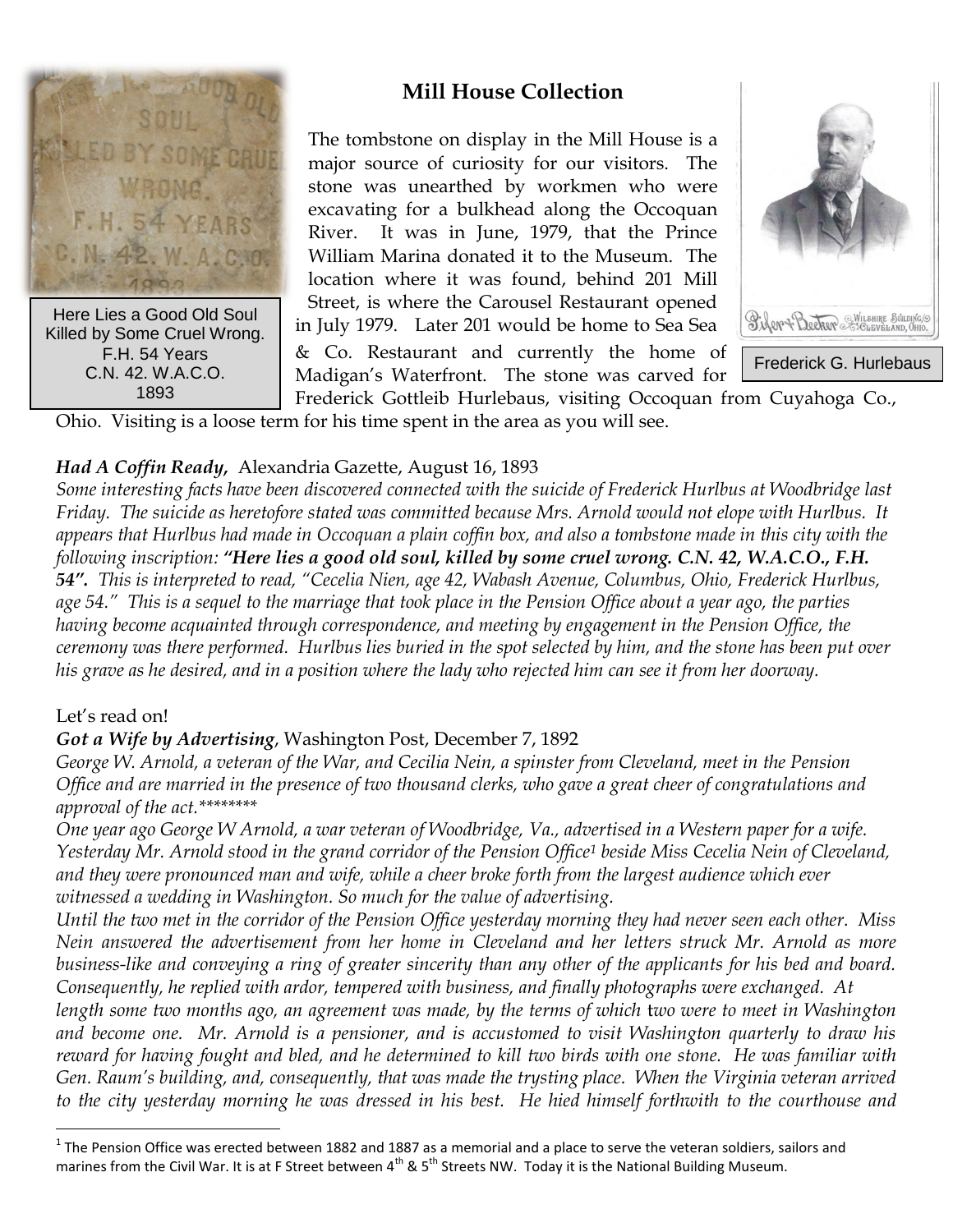*procured a marriage license. About noon some of the pension clerks noticed a tall, thin, bearded Virginia farmer with a G.A.R. button on his coat nervously pacing about the fountain in the center of the building. Soon a lady who had seen about 40 years and who wore a dark blue traveling dress and was a well formed brunette, entered at the north door and walked rapidly over to the fountain. She met the Virginia Farmer there, and for several seconds they seemed to be trying to stare each other out of countenance, the lady gazing earnestly and the man rather deprecatingly, as though he felt a trifle sheepish. The lady was the first to break the silence.*

*"Are you Mr. Arnold?" she asked.*

*"This is Miss Nein, I reckon," the farmer replied.*

*Then the two strolled around the wide corridor twice, carrying on a subdued conversation. Finally they stopped a colored messenger.*

*"Can you tell me where to find a minister? asked Mr. Arnold.*

*The colored man took in the situation at a glance and entered into the spirit of the occasion.*

*"You want to be married?" he said, and Mr. Arnold assented. "There is a minister right here. You won't have to go a step." He summoned Rev. W. H. Black who is a Methodist preacher, but is employed in the bureau. The reverend gentleman came forth from his office, the license was exhibited, and brief explanations followed. Meantime the messenger had dropped a hint and the news was spreading. A crowd gathered about the little group and peered over the shoulders of the nearest. A quiet wedding had been intended, so they stopped between the two cases of patent files. But a quiet wedding was out of the question, for the report spread like wildfire. Clerks dropped their pens and ran out to the two rows of galleries encircling the main floor. When the last words were pronounced a great cheer went up from 2,000 spectators. A finer arena could not have been provided for the display. The clerks pressed around the bride and groom to shake hands and offer congratulations. Mr. Arnold quietly presented \$3 to the clergyman and led his bride away. The excitement upstairs in the galleries did not subside for some time and many rumors of its cause were afloat. One was to the effect that a clerk had inherited a million dollars and was to leave without resigning, and many thought a fight had occurred. By the time the ladies had subsided into composure, Mr. Arnold was well on his way to Woodbridge with his bride. He said he had never seen her before, but was well satisfied with his bargain.*

*Later in the day Commissioner Raum summoned Rev. Mr. Black to his room to know why he had stirred such a commotion in the bureau. When the minister explained that he had no premonition of any such commotion the incident was dismissed with a laugh.*

An article about our tombstone written by Martha Roberts for the October, 2007, OHS newsletter, gave us a rendition of an oral history passed on by descendants of George Arnold. At the time we believed Frederick had met a local lady during the Civil War and had returned for her. Martha's article piqued the interest of Allie Guidry who connected to the Hurlebaus family through Ancestry.com. Allie's wonderful research turned up the Washington Post article, Frederick's portrait and the following family information. The Hurlebaus descendants also had an article from the August 15, 1893 Manassas Gazette. This tattered clipping said Frederick had stayed at Edward Hammill's *Commercial Hotel* at 206 Union Street. While in Occoquan he continually harassed the Arnolds to the point he was arrested for lunacy and spent time in the Brentsville Jail. Frederick was pronounced sane by the Court and upon his release he told Cecelia he would go back to Ohio and even purchased a train ticket that was never used. We know of course what followed was his suicide on the Arnold's farm with a Smith & Wesson.

Another piece of information I recently found through Ancestry.com was Frederick had taken out a marriage license in Cuyahoga County, Ohio on September 10, 1892, for he and Cecelia Nein. It was signed by the county deputy clerk, H.A. Schwab. The license was never used and seems to indicate Frederick was pursuing Cecelia for quite some time.